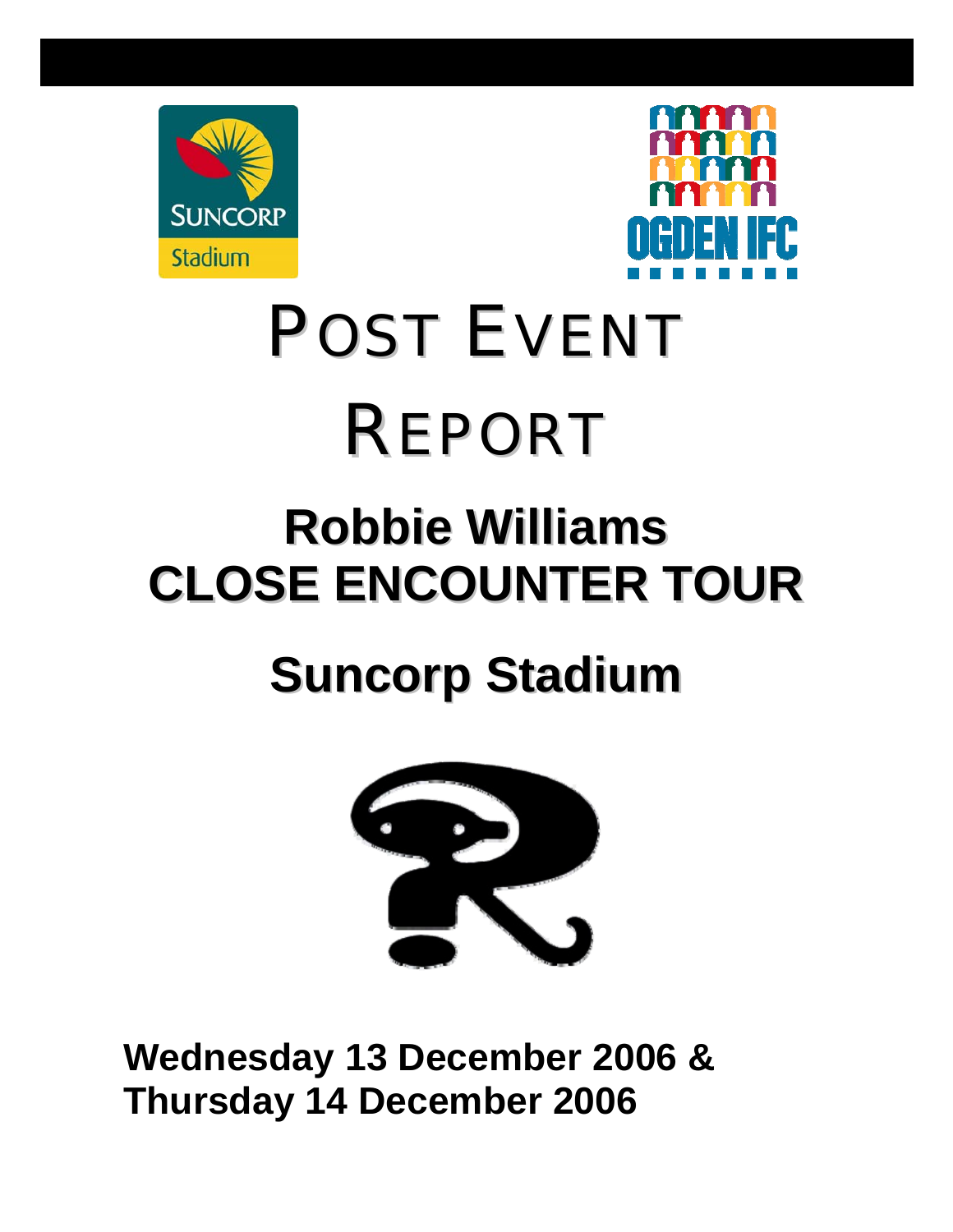



#### *PART 1: EVENT OVERVIEW*

#### **1.1 EVENT SUMMARY**

### **EVENT SUMMARY:**

| <b>GATES OPENING FOR FIELD GENERAL ADMISSION ONLY:</b><br><b>GATES OPENING FOR ALL OTHER SEATING:</b> | 16:00<br>17:00 |                             |  |
|-------------------------------------------------------------------------------------------------------|----------------|-----------------------------|--|
| <b>SUPPORT ACT:</b>                                                                                   | 19:00          | <b>Sneaky Sound Systems</b> |  |
| <b>CONCLUSION OF SUPPORT ACT:</b>                                                                     | 19:30          | <b>Sneaky Sound Systems</b> |  |
| <b>INTERLUDE</b>                                                                                      | 19:30          |                             |  |
| <b>MAIN ACT:</b>                                                                                      | 20:20          | <b>Robbie Williams</b>      |  |
| <b>CONCLUSION OF MAIN ACT:</b>                                                                        | 22:20          | <b>Robbie Williams</b>      |  |
| <b>VENUE CLOSES:</b>                                                                                  | 23:30          |                             |  |
|                                                                                                       |                |                             |  |
| <b>ATTENDANCE 13th December</b>                                                                       | 52,411         |                             |  |
| <b>ATTENDANCE 14th December</b>                                                                       | 52,471         |                             |  |
|                                                                                                       |                |                             |  |

#### **1.2 EVENT DESCRIPTION AND OVERVIEW**

The Robbie Williams Close Encounters Tour was the first concert at Suncorp Stadium since the amendments to the Major Sports Facilities Authority (MSFA) Act allowing concerts to be held at the Stadium.

Detailed planning was undertaken to identify and minimise potential adverse impacts in relation to the use of the Stadium for concerts, such as noise, traffic and crowd behaviour.

To ensure that noise levels were within the legal limits at all times, Hyder Consulting were employed to monitor and control noise within the levels stipulated in the MSFA Amendment Regulation and Environmental Protection (Noise) Policy 1997.

A Call Centre was set up for the concert nights for the general public to contact the Stadium with any specific issues that arose.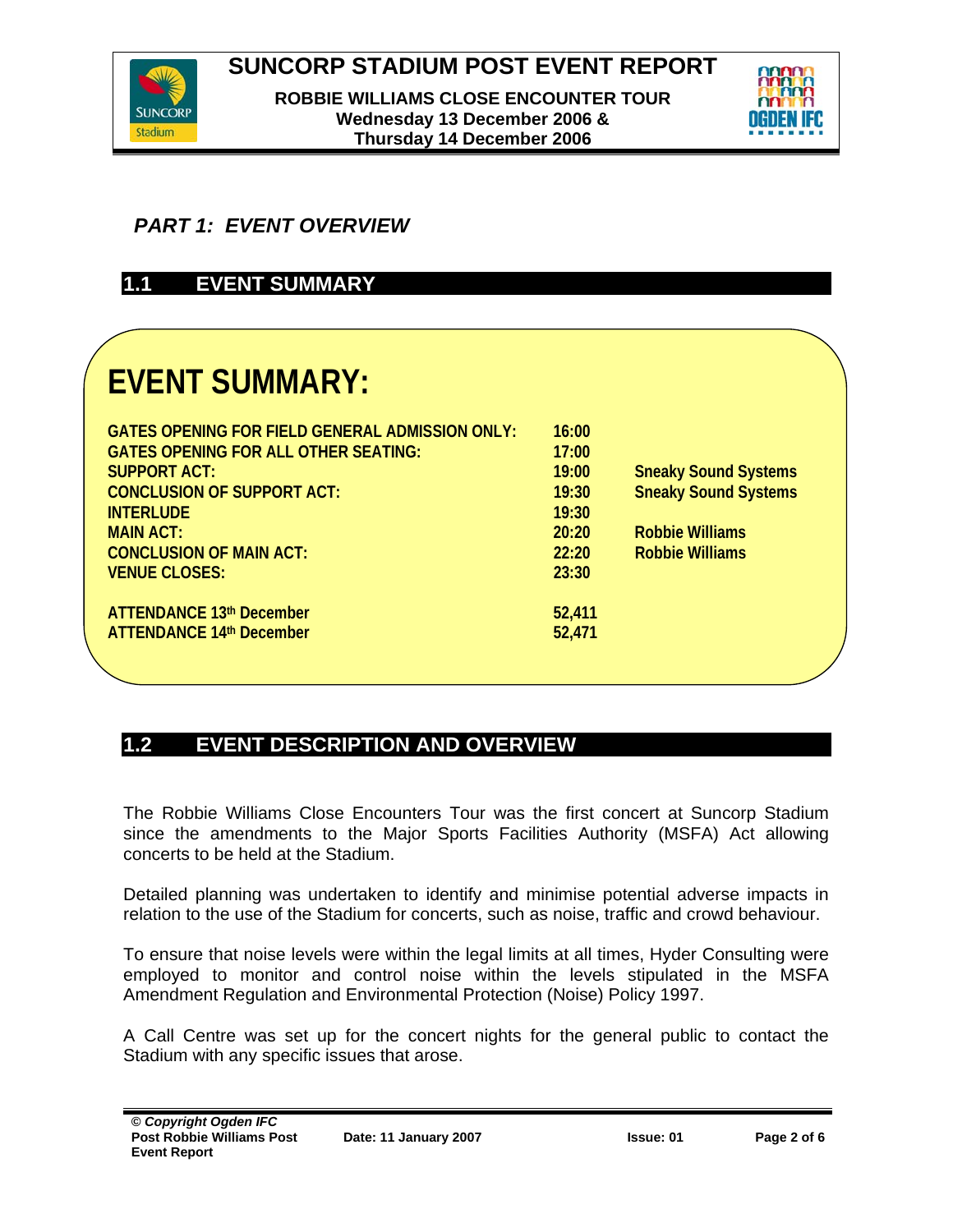**SUNCORP STADIUM POST EVENT REPORT** 



**ROBBIE WILLIAMS CLOSE ENCOUNTER TOUR Wednesday 13 December 2006 & Thursday 14 December 2006** 



#### **1.3 CALL CENTRE OPERATIONS**

A widely publicised 'Concert Hotline' was established by the Stadium from Monday 11 December 2006 to Friday 15 December 2006, including on both concert nights specifically for general public issues relating to the concerts. The hotline was staffed by trained Stadium employees at the following times:

| Monday 11 December 2006    | $0900 - 1600$ |
|----------------------------|---------------|
| Tuesday 12 December 2006   | $0900 - 2000$ |
| Wednesday 13 December 2006 | $0900 - 2330$ |
| Thursday 14 December 2006  | $0900 - 2330$ |
| Friday 15 December 2006    | $0900 - 1600$ |

In order to pass any issues directly to Stadium Management for appropriate action, operators of the concert hotline had direct communications with the Stadium's main control room and management team.

The general Stadium number of (07) 3331 5000 was also operational during normal business hours and the Stadium security number of (07) 3331 5168 after hours. All calls logged on the concert hotline were responded to within a 24 hour period by a return call from Stadium staff. Callers were given information on what action was taken in response to their call and the subsequent outcomes.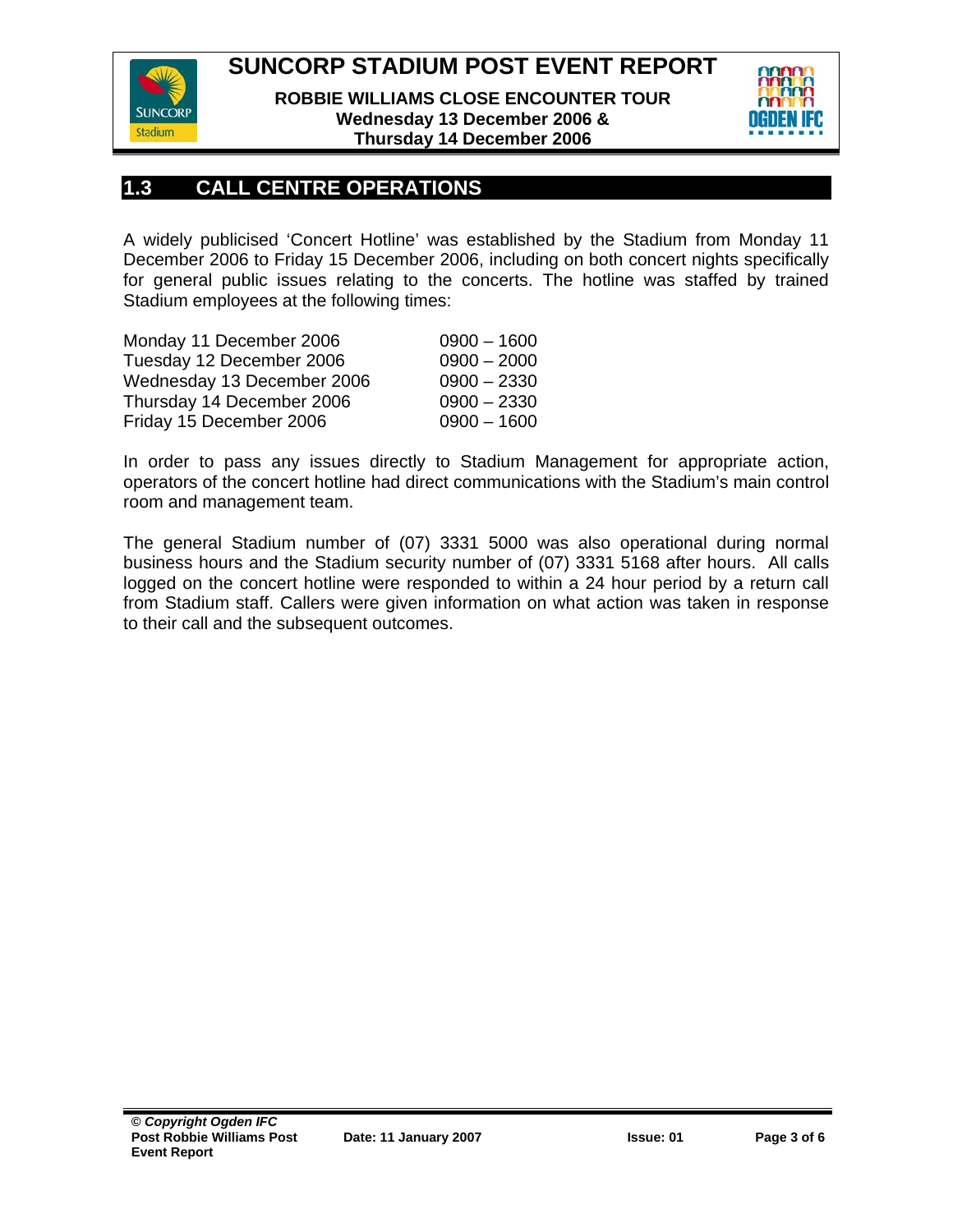



#### **1.4 NOISE MANAGEMENT**

The Stadium engaged Hyder Consulting as its specialist acoustic consultant. Hyder Consulting had conducted initial modelling to assist with the noise control measures during planning for the concert.

As part of this process, Hyder monitored noise levels at a point 50 metres directly in front of the stage measured at 15 minute intervals, and also continuously monitored the noise levels at the following locations as specified by the Major Sports Facilities Regulation 2002.

- 8.5 Petrie Terrace, City
- 15 Plunkett Street, Paddington
- 105 Hale Street, City
- 26 Princess Street, City
- 31 Isaac Street, Milton

Hyder Consulting took the noise measurements in compliance with the Environmental Protection Agency's Noise Measurement Manual.

During the event, including rehearsals and sound tests, the Stadium ensured that one of its employees or contractors –

- (a) was present at the sound mixing desk for the event and able to exercise ultimate control on the noise levels from the sound amplification equipment; and
- (b) could contact and communicate with all of the acoustical consultants conducting the monitoring of the noise levels from the event.
- (c) were able to report sound levels to Stadium Management at all times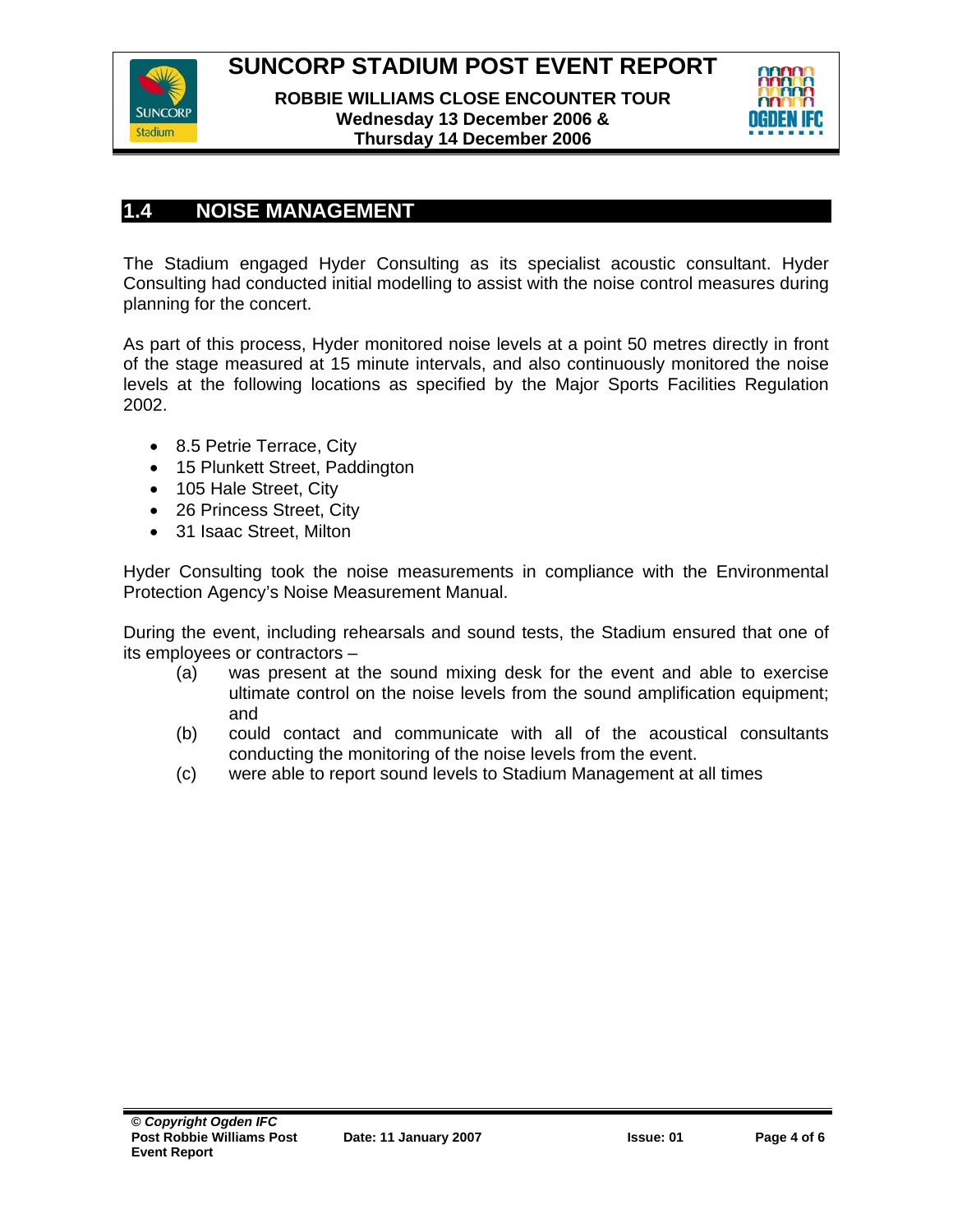**SUNCORP STADIUM POST EVENT REPORT** 



**ROBBIE WILLIAMS CLOSE ENCOUNTER TOUR Wednesday 13 December 2006 & Thursday 14 December 2006** 



#### *PART 2: EVENT REPORTING*

#### **2.1 COMPLAINT ACTION**

#### **2.1.1 Noise Levels**

When a caller rang to voice their concerns about the noise levels, one of the Hyder sound engineers was sent to the closest recording point to that callers location to take a measurement. This measurement was taken and readings were sent to Stadium Management and to the consultant at the mixing desk. If any measurements were found to be outside the legal limits, Stadium Management was able to direct the consultant on the mixing desk to take control of the sound levels to bring it back into range. Throughout both concerts, the sound levels were not found to be at unacceptable or illegal levels at any time.

#### **2.1.2 Parking**

When a call came through to the hotline regarding limousine or car parking, the Stadium was able to contact their Traffic and Transport Coordinator to report the complaint. Police were also informed to attend to any illegally parked vehicles including limousines in the surrounding streets. During the concerts, the number of parking infringement tickets issued and vehicles towed were as below.

|                       | 13 <sup>th</sup> December | 14th December |
|-----------------------|---------------------------|---------------|
| <b>Vehicles Towed</b> |                           |               |
| <b>Tickets Issued</b> | 381                       | 378           |

#### **2.1.3 Patron Behaviour Post Concert**

The Suncorp Stadium Traffic Plan which continued post concert was to ensure patrons travelled safely to transportation hubs and other destinations. Queensland Police and Traffic Control Officers were present throughout this time to monitor and control behaviour and flow to surrounding areas. QLD Police monitored local areas for one hour post concert and were sent to any locations complaints were made regarding patron behaviour.